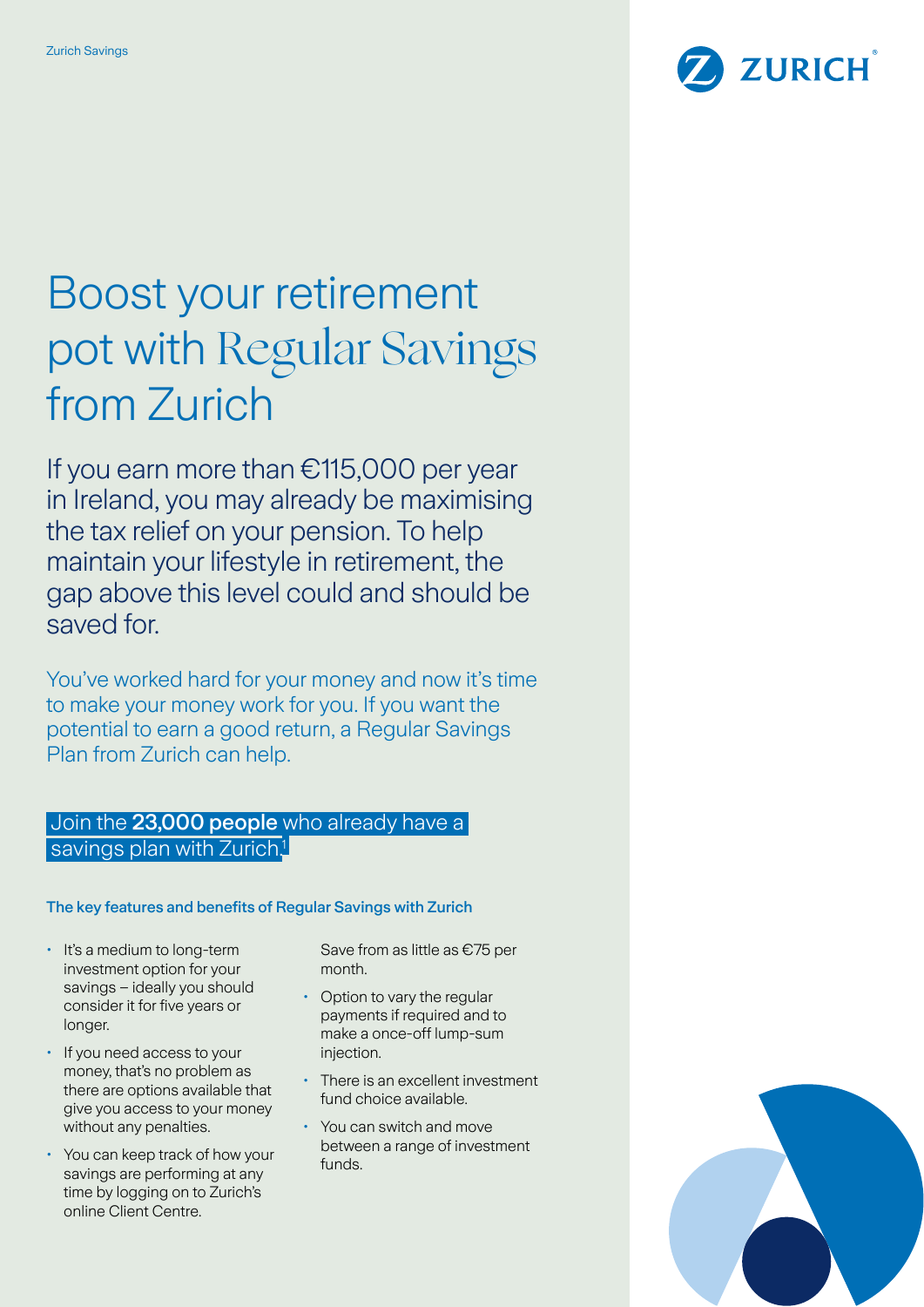#### Let's look at an example



Deirdre is a 48 year old solicitor earning €150,000 per year

This is capped at €115,000 for full tax relief

€28,750 €8,750

Deirdre wishes to save 25% of her earnings toward her pension

## €37,500

If she wishes to maintain positive retirement funding of 25% of her full salary she can make further savings to a Zurich Regular Savings plan

#### The potential to grow your savings with Zurich's Prisma Funds

The Prisma Funds are Zurich's most popular investment funds with customers. Compare the positive returns of an investment of €300 per month in the Zurich Prisma 3, 4 and 5 Funds over five years Vs the Cash Fund.2



# for investment performance six years in a row<sup>4</sup> **Zurich No.1**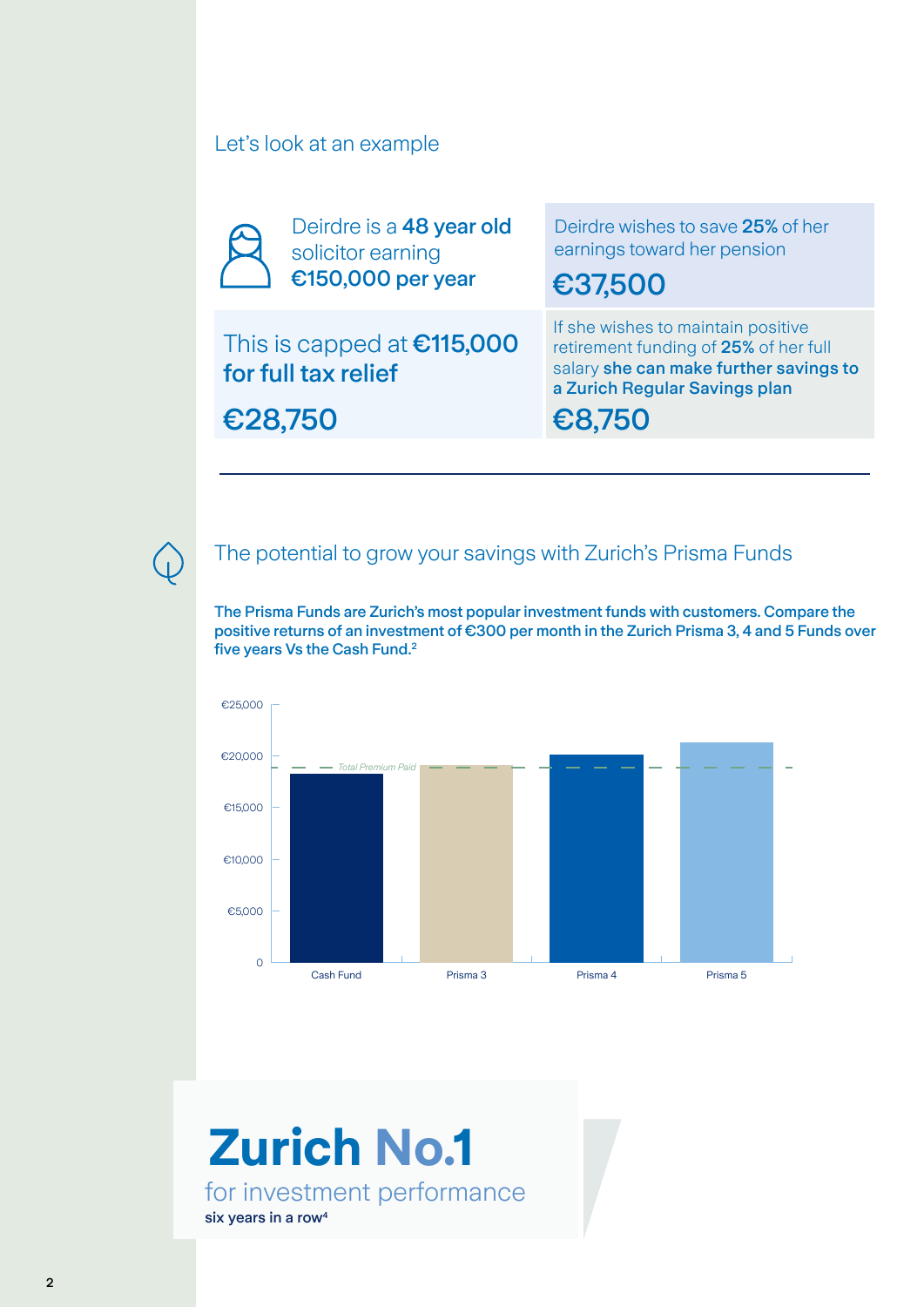#### $|\mathbb{O}|$

#### Cash isn't always king

Regular contributions of €300 per month in the Zurich Balanced Fund for the last fifteen years would have delivered cumulative returns of over 88% compared to -4% if you had saved your money in the Zurich Cash Fund.4



### Benefit from the effects of compounding5

|                                                                  | <b>Savings fund</b><br>after 5 years | Savings fund<br>after 10 years | <b>Savings fund</b><br>after 15 years |
|------------------------------------------------------------------|--------------------------------------|--------------------------------|---------------------------------------|
| Regular contributions of<br>$\epsilon$ 300 per month             | €19,878.93                           | €44,176,61                     | €73,723.32                            |
| Lump sum of €10,000 & regular<br>contributions of €300 per month | €30,746.55                           | €56,054.13                     | €86,704.76                            |

Warning: These figures are estimates only. They are not a reliable guide to the future performance of your investment. Warning: Past performance is not a reliable guide to future performance. Warning: The value of your investment may go down as well as up. Warning: If you invest in this product you may lose some or all of the money you invest. Warning: This product may be affected by changes in currency exchange rates.

3